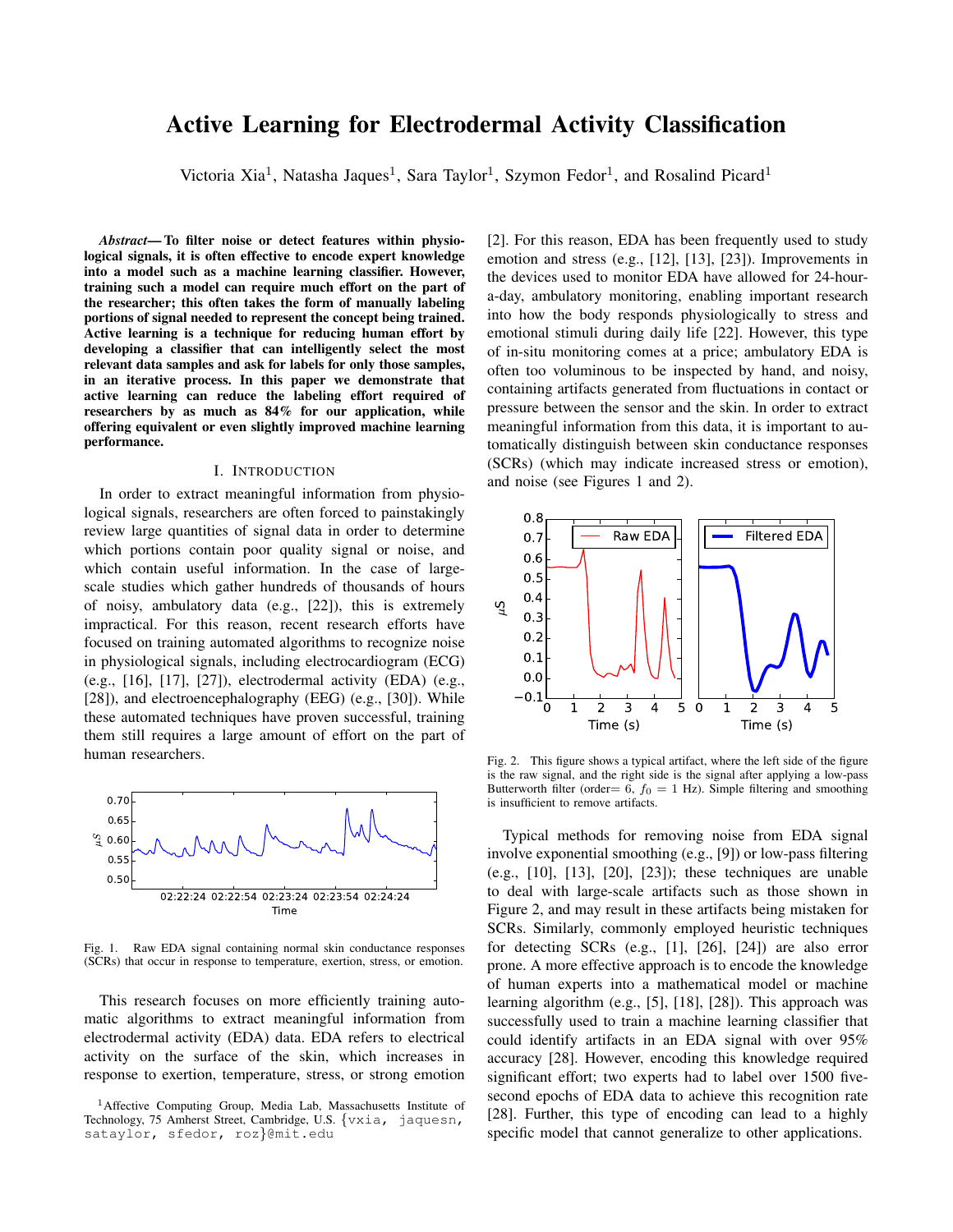Active learning is a promising technique for encoding expert knowledge in a machine learning classifier with minimal human effort. Rather than require an expert researcher to label a dataset of thousands of examples, an active learning classifier can intelligently select which samples would be most informative to the classification problem, and only request labels for those. This paper will explore how to employ active learning in two different problems within the domain of EDA signal processing: artifact detection and detection of SCRs. Both problems showed promising results.

# II. BACKGROUND

The following sections will introduce concepts and previous work related to the machine learning and active learning algorithms we use in this research.

## *A. Support Vector Machines*

Support Vector Machines (SVMs) are a machine learning classification algorithm that have been found to be highly effective with active learning [14] [25] [29]. SVMs work by finding a decision boundary that separates one class from another (e.g., SCR vs. non-SCR). For a separable dataset, there are many possible decision boundaries that could divide the data into the two classes. SVMs choose the boundary that maximizes the size of the *margin*, the space between the decision boundary hyperplane and the points closest<sup>1</sup> to it (see Figure 3 for an illustration of this concept) [8].

# *B. Active Learning*

The purpose of active learning is to intelligently select data samples that can be used to train an effective machine learning classifier, so not all samples have to be labeled by human experts. In pool-based active learning, the active learner selects batches of data samples, or *query sets*, for which to request labels, from a provided collection of unlabeled samples.

A reasonable way to obtain the initial batch is to cluster the data, and include the samples closest to the centroid of each cluster in the first query set [11]. This approach allows the classifier to begin developing a representative decision boundary; increasing the number of clusters improves the initial decision boundary, but requires the human expert to provide more labels. Various strategies can then be used to select successive query sets. We will introduce several below based on active learning with SVMs. After each query set, the SVM is re-trained, and the new decision boundary produced is used to help evaluate which data samples should be included in the next query set.

The following are various SVM-based query strategies:

*1) Simple Margin:* This strategy is one of many *uncertainty sampling* algorithms. Uncertainty sampling techniques choose to query samples the classifier is unsure how to label, with the expectation that learning how to label these samples will improve the classifier the most [15]. In the case of SVMs, one heuristic for how uncertain the classifier is about



Fig. 3. The SVM decision boundary is shown as the thick black line, and the margin is the distance between the thin lines to either side. Large red and blue points represent those samples that have been labeled (into one of two possible classes), while small points are unlabeled samples. Though the gray point may be an outlier, Simple Margin would choose to query it first. In contrast, Mirroshandel et al.'s method queries the green points first.

each sample is the distance of the sample to the decision boundary. Thus, Simple Margin queries the samples closest to the decision boundary of the SVM [3].

*2) Mirroshandel's Algorithm (2011):* As shown in Figure 3, a drawback of Simple Margin is that it may query outliers. To prevent this, Mirroshandel et al. [19] proposed balancing uncertainty with representativeness, by combining distance to the decision boundary (uncertainty) with average distance to the other samples (representativeness). These factors are combined by placing a weight of  $\alpha$  on uncertainty and  $1-\alpha$ on representativeness.

3) Xu's Algorithm (2003): Naïvely querying the samples closest to the decision boundary (as Simple Margin does) is problematic, both because these samples may not be representative of the other samples (the motivation for Mirroshandel's algorithm), but also because these samples may be redundant among themselves. To remedy both these issues, Xu et al. [32] proposed running a clustering algorithm on the samples near the decision boundary, and then querying the centers of each cluster. Samples chosen using this method will be close to the boundary, likely representative of the surrounding samples, and different from each other. Xu's algorithm chooses to cluster on samples within the margin.

*4) MaxMin Margin:* Another uncertainty sampling technique, MaxMin Margin seeks to more intelligently shrink the space of consistent decision boundaries (i.e., version space) by maximizing the guaranteed change in version space size with each query. To do so, MaxMin Margin follows the algorithm below [29]:

1) For each unlabeled sample, i:

- a) Treat *i* as a positive example. Compute  $m_i^+$ , the size of the resulting margin.
- b) Treat i as a negative example. Compute  $m_i^-$ , the size of the resulting margin.
- c) Find the minimum of  $m_i^{\dagger}$  and  $m_i^{\dagger}$ . Call it  $m_i$ .
- 2) Query the samples that have the greatest  $m_i$  values.
- 3) Repeat 1) and 2) until some stopping criterion is reached.

<sup>&</sup>lt;sup>1</sup>Here "closest" is a measure of distance defined by the feature space and kernel function.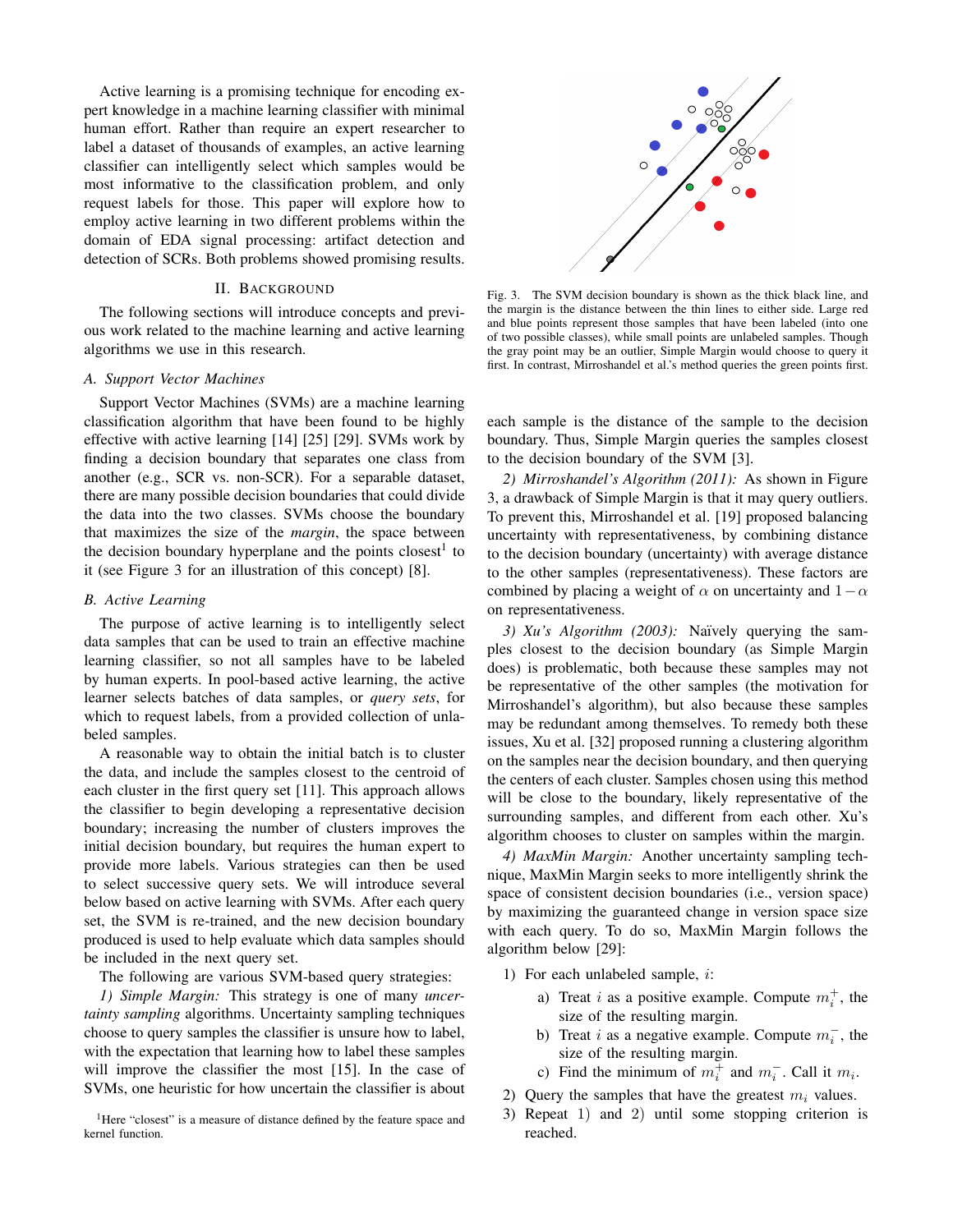# *C. Automatic Stopping Criterion*

Because the goal of active learning is to allow experts to label only a fraction of the data required for supervised learning, an important question is how to decide when enough samples have been queried. One option would be to allow human experts to periodically evaluate the performance of the classifier and stop when satisfied, but this is unreliable and time-consuming. Ideally, the active learner itself would be able to suggest a stopping point. Schohn and Cohn [25] proposed a simple stopping criterion that has been empirically proven to be highly effective: continue querying until all samples within the margin of the SVM have been labeled.

# III. DATA COLLECTION

## *A. Dataset I*

Building on previous work [28], we began by applying active learning to the problem of artifact detection in EDA. We use the same dataset that was analyzed in the the original work [28], which was obtained from a study in which participants wore Affectiva Q EDA sensors while experiencing physical, cognitive and emotional stressors [6]. The collected data were split into non-overlapping five-second epochs; 1560 epochs were selected for expert labeling. Two experts labeled each epoch as either containing an artifact or not based on an agreed-upon set of criteria, using the procedure described in Section IV-A.

# *B. Dataset II*

In order to provide a more robust test of the effectiveness of active learning, we obtained novel data collected in a different setting, for a different application, using a different sensor—the Empatica E4. The study collected data from participants while they were sleeping at home. A total of 3001 non-overlapping epochs were labeled by two experts using the procedure described in Section IV-A, but this time epochs were labeled for skin conductance responses (SCRs) rather than for artifacts. The experts agreed beforehand to label SCRs based on Boucsein's characterization of a typical SCR [2]. Automatically detecting SCRs during sleep could potentially be very useful, especially in studying EDA "sleep storms", bursts of activity in which many SCRs occur during slow-wave sleep [21].

## IV. METHODS

# *A. Expert Labeling*

Our experts labeled each epoch as belonging to one of two classes (artifact or non-artifact for Dataset I, SCR or non-SCR for Dataset II) using an online tool we built, EDA Explorer (eda-explorer.media.mit.edu). The site automatically splits raw EDA data into five-second epochs, generates and displays plots for epochs one at a time, and records input labels associated with each plot. For each epoch, the experts were shown a plot of both the raw and low-pass-filtered five-second EDA signal, a context plot showing the surrounding five seconds of signal on either side (if applicable), and also plots of the relevant accelerometer and temperature signals (collected by the sensor). Using these plots, each expert chose to assign one of two possible labels to the epoch, or skip it (if they did not wish to assign a label).

Note that although the experts were shown accelerometer and temperature plots to aid in their decision-making, this information was not provided to any of our classifiers, as in the original work [28]. By withholding this information from our classifiers, we allow them to generalize to EDA signal collected by any EDA sensor, regardless of whether accelerometer and temperature data were also collected.

### *B. Partitioning Data*

For each dataset, epochs which were skipped and those for which the two experts did not agree on a label were removed, following the original work [28]. This choice was made because it is impossible to determine a ground truth classification for epochs on which the experts disagree. Further, we seek to establish the effectiveness of active learning in comparison to previous work on automatic signal classification, and using the same dataset as previous work [28] allows us to do so. For Dataset II, the experts identified four times as many epochs that did not contain an SCR as epochs that did, so we randomly subsampled non-SCR epochs to create a balanced dataset.

In total, Dataset I contained 1050 epochs, and Dataset II contained 1162. The epochs for each dataset were randomly split into training, validation, and test sets in a 60/20/20% ratio. Feature selection was performed using the training data, parameter selection was performed using the validation data, and the testing data was held-out until the algorithms were finalized, and used to provide an estimate of the classifier's generalization performance.

#### *C. Feature Extraction*

From each dataset, we extracted the same features as in the original work [28]. These features included shape features (e.g., amplitude, first and second derivatives) of both the raw signal and the signal after a 1Hz low-pass filter had been applied. We computed additional features by applying a Discrete Haar Wavelet Transform to the signal. Wavelet transforms are a time-frequency transformation; the Haar wavelet transform computes the degree of relatedness between subsequent samples in the original signal, and therefore can detect edges and sharp changes [31]. We obtained wavelet coefficients at 4Hz, 2Hz, and 1Hz, and computed statistics related to those coefficients for each five-second epoch. At this stage we were unconcerned with redundancy of features, as we later performed feature selection (see Section IV-D). Finally, we standardized each feature to have mean 0 and variance 1 over epochs in the training set.

## *D. Feature Selection*

The features provided to the classification algorithm were selected using wrapper feature selection (WFS) applied to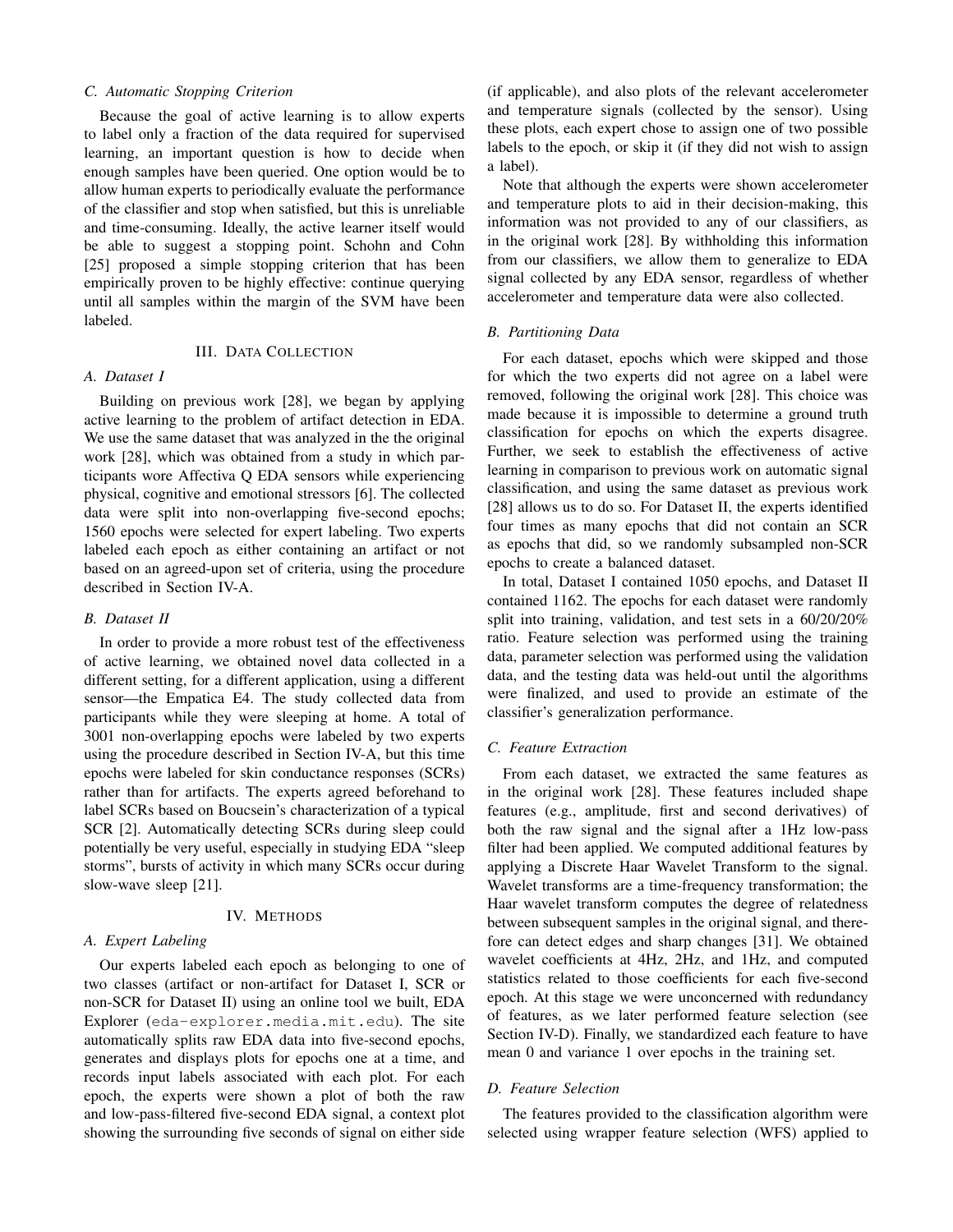Dataset I, as in the original work [28]. WFS tests classifier performance using different subsets of features, and aims to select the subset of features which yields the best performance [7]. Because this is computationally expensive, we used a greedy search strategy to search through the space of possible subsets. Because feature selection requires knowledge of the true classification label, we did not reselect new features for Dataset II. We reasoned this would be a more robust test of active learning, in which the true classification label of the data samples in the training set is not known in advance, and allow us to assess how our active learning pipeline will generalize to novel EDA data.

# *E. Active Learning*

The previous work on detecting artifacts in an EDA signal explored many different machine learning algorithms [28], and found SVMs to be the most effective. For this reason, and because SVMs make for excellent active learners, we chose to focus on the SVM classifier for this work.

Our active learning methodology is as follows. The initial query set provided to the active learner was determined by running an approximate k-means algorithm to cluster the unlabeled samples into num-clusters clusters, and choosing the sample closest to the centroid of each cluster to be part of the query set<sup>2</sup>. Subsequent query sets of size batch-size samples were selected using one of four different query strategies. After assessing the effectiveness of a range of values, we selected num-clusters  $= 30$ and batch-size  $= 5$ .

The four query strategies we tested were discussed above (in II-B): Simple Margin, Mirroshandel's representativeness algorithm, Xu's clustering algorithm, and MaxMin Margin. For our implementation of Mirroshandel's algorithm, we tested  $\alpha$  values ranging from 0.40 to 0.75, based on values reported in previous work [19]. For Xu's algorithm, we experimented with clustering on varying amounts of samples closest to the boundary (e.g., closest 5% of unlabeled samples to the boundary, closest 30 unlabeled samples, etc.). In order to assess whether our active learning methods provide a benefit over a simple passive learner, we also implemented a query strategy which simply chooses the query set randomly. Note that this random sampler still benefits from the initial query set provided by the clustering algorithm. Any improvements upon the random sampler must therefore be due to the benefit of active learning, rather than clustering.

We also assessed the effectiveness of employing the stopping criterion presented in Section II-C to the Simple Margin query strategy. We did not test it with the other techniques; the criterion does not apply well to them, since they are not are not guaranteed to query samples within the margin first.

#### V. RESULTS

Because the approximate clustering algorithm used to select the initial query set contains randomness, query sets (and consequently, classifier performance) vary across different runs of the algorithm. Thus, all of our reported results are averaged over 100 runs. We report our results in terms of accuracy; that is, the proportion of correctly classified examples in the validation or test set.

# *A. Dataset I - Artifacts*

We began by searching the parameter space of each active learning algorithm to find the values that gave the best performance on the validation set. For Xu's clustering algorithm, we found clustering on the 30 samples closest to the margin to be most effective. For the representativeness algorithm,  $\alpha = 0.65$  was found to give the best performance, which agrees with what was found previously [19].

Figure 4(a) shows the performance of each strategy in classifying artifacts in Dataset I. We see that three of the techniques outperform the Random baseline, indicating that active learning on this problem is highly effective. Using Simple Margin, for example, a higher validation accuracy is obtained after only 100 samples have been labeled than is ever obtained by passive learning. After this initially high performance, the accuracy of Simple Margin drops steadily to meet the level of the classifier trained on the entire dataset. Others have observed this phenomenon as well (e.g., [4], [25]). We suspect the initially superior performance of the active learning methods may be due to their ability to successfully query relevant samples. As the rest of the data, including irrelevant examples, are added to the classifier, the classifiers may begin to overfit to the training data [4].

In comparing the performance of Simple Margin with that of the Xu's and Mirroshandel's algorithm, we see that they are roughly equivalent for the first 300 samples. After this point, Mirroshandel's and Xu's algorithm appear to outperform Simple Margin. Because the goal of active learning is to have the human researcher label as few examples as possible, this later performance difference is of little interest. However, we can see from Figure 4(a) that MaxMin Margin does not offer a performance improvement over Random Sampling. We suspect this is because our dataset may not be separable, due to a combination of noise and having only selected nine features, thus violating the separability assumption of MaxMin Margin [29].

Figure 4(b) and Table I show the results obtained using Schohn and Cohn's automatic stopping criterion. On average, the algorithm chose to stop after only 96.7 samples had been queried, and ended with an average validation accuracy greater than that achieved using the entire training set and reported in the original work [28]. Because this stopping criterion is so effective, we chose to apply Simple Margin with this criterion to the testing data to obtain a final estimate of the ability of our technique to generalize to novel data. Figure 4(c) shows the accuracy obtained on the held-out test dataset. As with the validation set, Simple Margin with Schohn and Cohn's automatic stopping criterion ended, on average, with a test accuracy higher than that achieved by training on the entire training set. This suggests that with active learning, the same (or even slightly better)

 $2$ In the event that the same sample was chosen multiple times, the next closest sample not yet in the query set was added to the query set instead.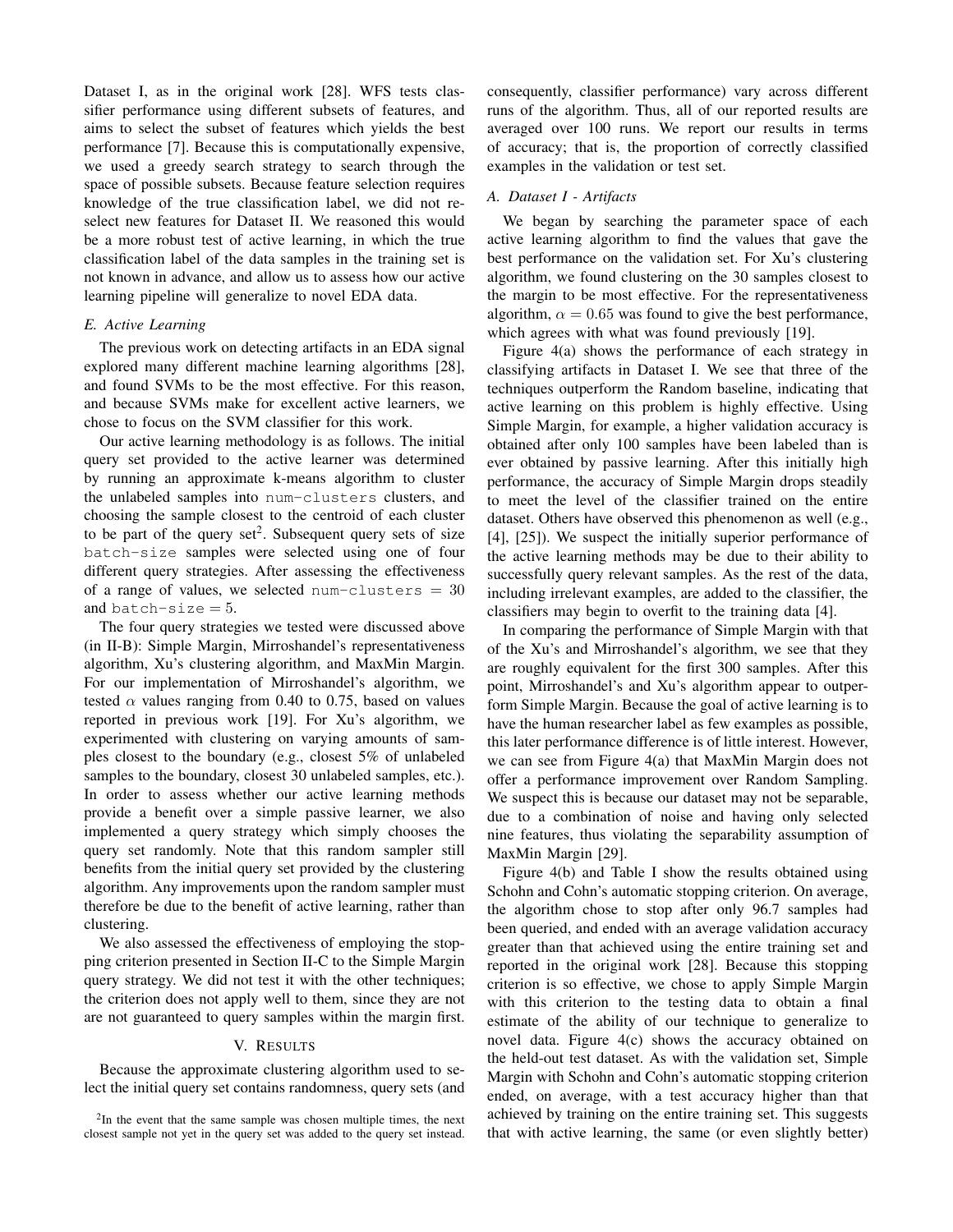

Fig. 4. (a) Validation accuracies of various query strategies tested on the artifacts dataset; (b) Validation performance of Schohn and Cohn's automatic stopping criterion on the artifacts dataset. The large red dot marks the average number of samples queried before the algorithm chose to stop, and the average ending validation accuracy; (c) Generalization performance (test accuracy) of Simple Margin with Schohn and Cohn's automatic stopping criterion, on the artifacts dataset. The large red dot marks the average number of samples queried and the average ending test accuracy.

TABLE I RESULTS OF SIMPLE MARGIN (WITH THE STOPPING CRITERION) ON THE ARTIFACTS DATASET

TABLE II RESULTS OF SIMPLE MARGIN (WITH THE STOPPING CRITERION) ON THE PEAKS DATASET

|                 | <b>Samples Queried</b> | Val. Acc. | Test Acc. |
|-----------------|------------------------|-----------|-----------|
| Active Learner  | 96.7                   | 0.975     | 0.958     |
| Passive Learner | 612                    | 0.970     | 0.952     |

classification performance can be achieved with one-sixth the number of labeled training epochs, allowing for a large reduction in the amount of labor required of human experts.

#### *B. Dataset II - Peaks*

To demonstrate that active learning is also effective for novel problems and novel sensor technologies, we apply the same methodology to Dataset II in order to detect SCRs within an EDA signal. In this case, we found clustering on the 5% of peaks closest to the decision boundary to be most effective with Xu's algorithm, and once again found  $\alpha =$ 0.65 to work best with Mirroshandel's algorithm.

As shown in Figure 5(a), we observed similar relative performance of the various query strategies for this second dataset as for the first. Note that the performance advantage offered by additional training data is smaller. We suspect this is because the problem is easier; SCRs tend to have a consistent shape whereas artifacts and noise can vary. Schohn and Cohn's automatic stopping criterion performed well once again (see Figures 5(b) and Table II). On average, the algorithm stopped after 155.4 samples (23% of the entire training set), and still achieved slightly better performance than training on the entire dataset. In Figure 5(c), we plot the performance of the active learner on the held-out test dataset. We can see once again that the generalization performance of active learning is higher than that of passive learning, yet requires only 23% of the effort on the part of human researchers.

|                 | <b>Samples Queried</b> | Val. Acc. | Test Acc. |
|-----------------|------------------------|-----------|-----------|
| Active Learner  | 155.4                  | 0.942     | 0.949     |
| Passive Learner | 682.                   | 0.939     | 0.941     |

#### VI. CONCLUSION AND FUTURE WORK

We have shown that active learning is a promising technique for reducing the labeling effort required to train a machine learning algorithm in signal classification. In our case, the active learner can achieve equivalent or even slightly superior performance using as little as 16% of the data. We found Simple Margin to be an effective and reliable strategy, which if deployed with Schohn and Cohn's stopping criteria can automatically determine when to stop querying for more labels. The results from Dataset II are of particular interest because they correspond to the performance we can expect when employing our active learning techniques on a novel EDA dataset.

Though our exploration focused on EDA signals, our techniques could likely be extended to other types of signals, such as ECG or photoplethysmogram (PPG). We are also planning to incorporate our active learning algorithm into the online tool we have built for processing EDA signals, eda-explorer.media.mit.edu. Researchers will be able to use our site to label data to train a classifier, while the active learner intelligently selects which epochs need to be labeled. Future work may also include extending the active learning techniques for EDA signal classification discussed here to multiclass classification. For example, we may be interested in classifying epochs into one of three categories: artifact, SCR, or neither.